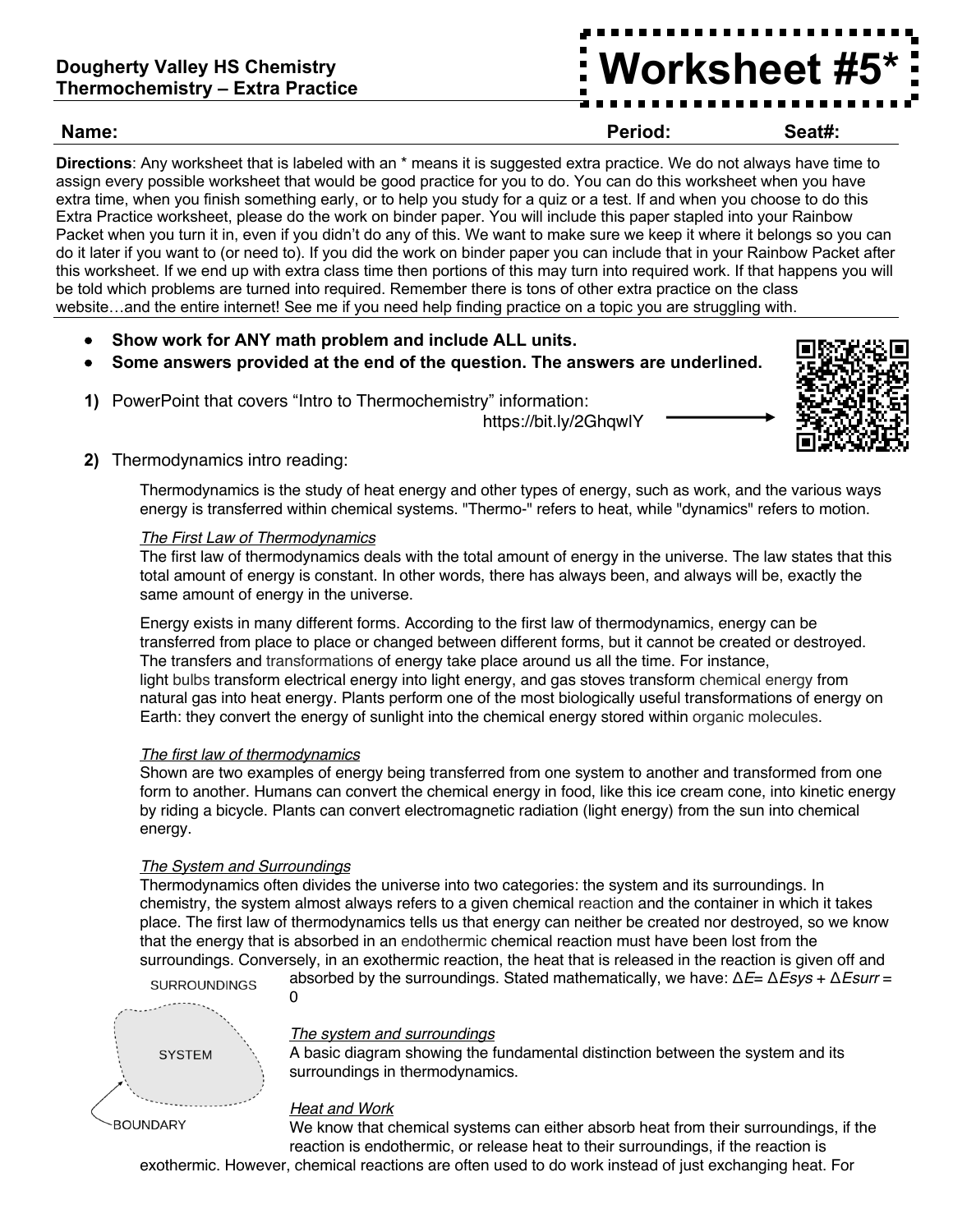instance, when rocket fuel burns and causes a space shuttle to lift off from the ground, the chemical reaction, by propelling the rocket, is doing work by applying a force over a distance.

If you've ever witnessed a video of a space shuttle lifting off, the chemical reaction that occurs also releases tremendous amounts of heat and light. Another useful form of the first law of thermodynamics relates heat and work for the change in energy of the internal system:  $\triangle Esys = Q + W$  While this formulation is more and work for the change in energy of the internal system:  $\triangle Esys = Q + W$ commonly used in physics, it is still important to know for chemistry.

#### *Summarize in a small paragraph:*

#### **3)** Reading about Specific Heat:

# Specific heat

| Differences in<br>materials              | to store thermal energy.                                                                                                                                                                                                                                                                                                                                                                                                                                                                                                                                                                                                                    | The same amount of heat causes a<br>different change in temperature<br>in<br>different materials. For example, it takes<br>4.184 joules of heat energy to raise the<br>temperature of one gram of water by one<br>degree Celsius. If you add the same<br>quantity of heat to one gram of gold, the<br>temperature goes up by 32.4°C! The<br>different temperature rise happens because<br>different materials have different abilities | 1841年1月1日<br>g af<br>water<br><b>38888</b><br>t۵<br>gold      | 184 J<br>Temperature<br>increases 1°C<br>Temperature<br>increases 32°C          |  |
|------------------------------------------|---------------------------------------------------------------------------------------------------------------------------------------------------------------------------------------------------------------------------------------------------------------------------------------------------------------------------------------------------------------------------------------------------------------------------------------------------------------------------------------------------------------------------------------------------------------------------------------------------------------------------------------------|----------------------------------------------------------------------------------------------------------------------------------------------------------------------------------------------------------------------------------------------------------------------------------------------------------------------------------------------------------------------------------------------------------------------------------------|---------------------------------------------------------------|---------------------------------------------------------------------------------|--|
| Specific heat                            | The <b>specific heat</b> in $J/g^{\circ}C$ is the quantity of energy it takes to raise the temperature of<br>one gram of a material by one degree Celsius. Water is an important example; the<br>specific heat of water is $4.184 \text{ J/g}^{\circ}\text{C}$ . It takes $4.184$ joules to raise the temperature of one<br>gram of water by one degree Celsius. The specific heat of gold is 0.129 J/g <sup>o</sup> C. It only<br>takes $0.129$ J to raise the temperature of 1 gram of gold by $1^{\circ}$ C. The specific heat of<br>water is 32 times higher than it is for gold.<br>TABLE 3.1. Specific heat of some common substances |                                                                                                                                                                                                                                                                                                                                                                                                                                        |                                                               |                                                                                 |  |
|                                          | Material                                                                                                                                                                                                                                                                                                                                                                                                                                                                                                                                                                                                                                    | Specific heat                                                                                                                                                                                                                                                                                                                                                                                                                          | Material                                                      | Specific heat                                                                   |  |
|                                          | Air at 1 atm                                                                                                                                                                                                                                                                                                                                                                                                                                                                                                                                                                                                                                | $(J/q^{\circ}C)$<br>1.006                                                                                                                                                                                                                                                                                                                                                                                                              | <b>Oil</b>                                                    | $(J/q^{\circ}C)$<br>1.900                                                       |  |
|                                          | Water                                                                                                                                                                                                                                                                                                                                                                                                                                                                                                                                                                                                                                       | 4.184                                                                                                                                                                                                                                                                                                                                                                                                                                  | Concrete                                                      | 0.880                                                                           |  |
|                                          | Aluminum                                                                                                                                                                                                                                                                                                                                                                                                                                                                                                                                                                                                                                    | 0.900                                                                                                                                                                                                                                                                                                                                                                                                                                  | Glass                                                         | 0.800                                                                           |  |
|                                          | Steel                                                                                                                                                                                                                                                                                                                                                                                                                                                                                                                                                                                                                                       | 0.470                                                                                                                                                                                                                                                                                                                                                                                                                                  | Gold                                                          | 0.129                                                                           |  |
|                                          | Silver                                                                                                                                                                                                                                                                                                                                                                                                                                                                                                                                                                                                                                      | 0.235                                                                                                                                                                                                                                                                                                                                                                                                                                  | Wood                                                          | 2.500                                                                           |  |
|                                          |                                                                                                                                                                                                                                                                                                                                                                                                                                                                                                                                                                                                                                             |                                                                                                                                                                                                                                                                                                                                                                                                                                        |                                                               |                                                                                 |  |
| The heat<br>equation<br>Chambiry<br>tams | <b>Heat equation</b><br>the temperature one degree Celsius.                                                                                                                                                                                                                                                                                                                                                                                                                                                                                                                                                                                 | temperature change $(T_2 - T_1)$ in a mass ( <i>m</i> ) of material with specific heat $(c_p)$ .<br>Mass (g)<br>Energy (J) $E = mc_p (T_2 - T_1)$<br>specific heat - the quantity of energy, measured in J/g°C, it takes per gram to raise                                                                                                                                                                                             | Temperature change (°C)<br>Specific heat (J/g <sup>o</sup> C) | The heat equation is used to calculate how much energy $(E)$ it takes to make a |  |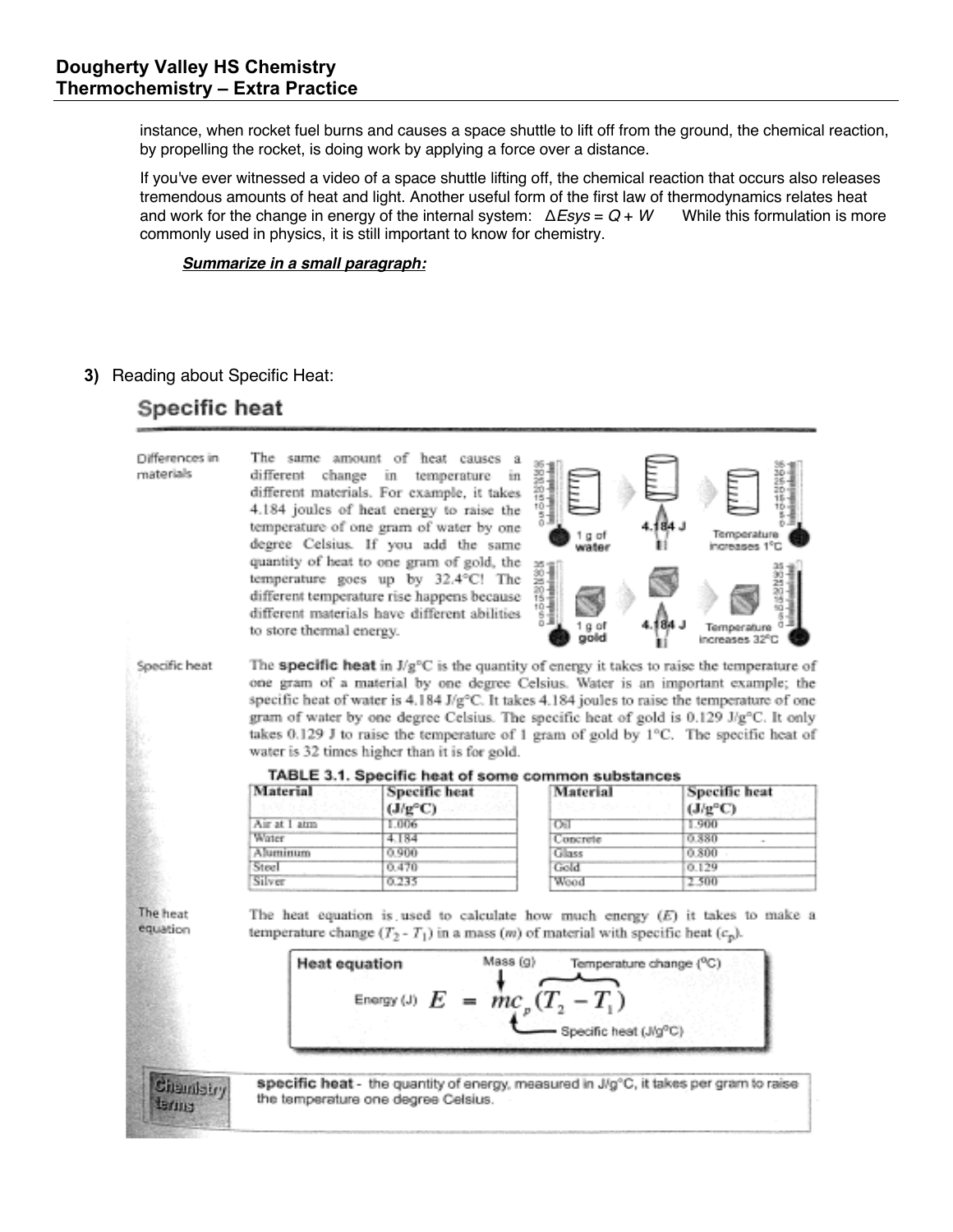# Why specific heat varies

Different substances have different specific heats

Substances have a wide range of specific heats. Pure metals, like gold, tend to have a low specific heat. Molecular substances, like water and oil, tend to have a higher specific heat. Specific heat varies for many reasons.

Molecular substances can absorb energy in ways that don't increase temperature, such as internal motion of the atoms within a molecule. This is because bonds between atoms are not rigid rods, like the diagrams show. Rather, bonds are like flexible springs that can bend and stretch. Typically, only the motion of whole molecules affects temperature. The motion of atoms within a molecule, however, may not affect temperature. When energy is absorbed in ways other than motion of the whole molecule, temperature goes up less and the specific heat increases.

Stronger forces between molecules mean it takes more energy to cause a single molecule to move a given amount. This makes the specific heat higher. In general, strong bonds between molecules raise the specific heat because they limit thermal motion of individual molecules (or atoms).

Why specific heat varies

Materials with heavy atoms or molecules have low specific heat compared with materials with lighter atoms. This is because temperature measures the energy per atom. Heavy atoms mean fewer atoms per kilogram. Energy that is divided between fewer atoms means more energy per atom, and therefore more temperature change. Silver's specific heat is 235 J/kg°C and aluminum's specific heat is 900 J/kg°C. One gram of silver has fewer atoms than a gram of aluminum because silver atoms are beavier than aluminum atoms. When heat is added, each atom of silver gets more energy than each atom of aluminum because there are fewer silver atoms in a gram. Since the energy per atom is greater, the temperature increase in the silver is also greater.

Why is the specific heat of aluminum almost 4 times greater than the specific heat of silver?



Silver Specific heat: 235 J/kg°C Heavier atoms, mean fewer atoms per gram.

Energy is spread over fewer atoms More energy

per atom Higher lemperature

gain per joule



1 gram

100

 $\widehat{\mathbf{x}}_{\mathbf{0}}$ 

r  $\psi^0$ 

Aluminum Specific heat: 900 J/kg<sup>LC</sup> Lighter atoms, mean more atoms per gram. Energy is spread enderen.<br>Street over more storrs

Less energy per atom

Lower temperature gein per jouie (higher specific heat)

#### 4) Define the following terms:

| Thermochemistry                  | Law of Conservation of Energy | Endothermic          | Calorimetry                        |
|----------------------------------|-------------------------------|----------------------|------------------------------------|
| Energy                           | Heat                          | Calorie              | Enthalpy                           |
| <b>Potential Energy</b>          | Enthalpy/Heat of Reaction     | Joule                | <b>Enthalpy/Heat of Combustion</b> |
| <b>Kinetic Energy</b>            | Temperature                   | <b>Specific Heat</b> | Molar Heat of Vaporization         |
| <b>Chemical Potential Energy</b> | Exothermic                    | Calorimeter          | Molar Heat of Fusion               |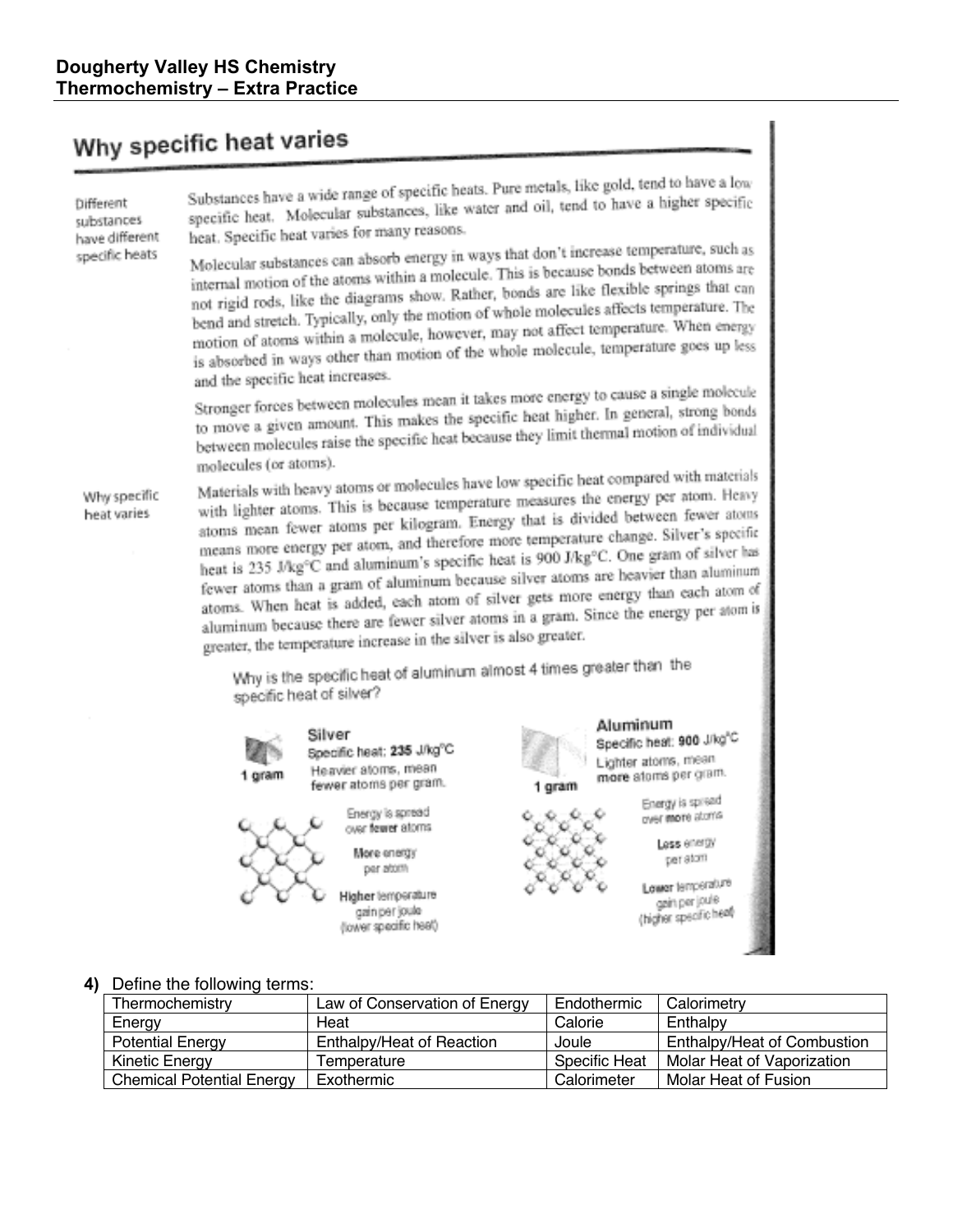- **5)** Explain why all reactions have an activation energy. using your knowledge of collision theory.
- **6)** Describe how the activation energy of a reaction affects the overall rate of the chemical reaction.
- **7)** It has been observed with one variety of paint that adding a small amount of "accelerant" can drastically increase the rate of paint drying. Based on what you know of catalysts, is it reasonable to think of this accelerant as being a catalyst? Explain.
- **8)** How much heat (Q) is needed to raise the temperature of 8.00 g of lead by 10.0°C? *12.2 J*
- **9)** The temperature of a 250.0-g ball of Iron increases from 19.0°C to 32.0°C. How much heat did the iron ball gain? *1462.5 J*
- **10)** The temp of a 100.0-g block of ice increases by 3.00°C. How much heat does the ice receive? *618 J*
- **11)** 10g of steam absorbs 60.0 J of heat. What is the temperature increase of the steam? *3°C*
- **12)** A piece of lead loses 78.0 J of heat and experiences a decrease in temperature of 9.0°C. What is the mass of the piece of lead? *66.7 g*
- **13)** The temp of a 700.0-g bar of iron decreases by 10.0°C when the iron is plunged into 500.0 g of water. What is the temp increase of the water, assuming that no heat is lost in the transfer? *1.5 °C*
- **14)** What is the specific heat of a substance that absorbs  $2.5 \times 10^3$  joules of heat when a sample of 1.0 x 104 g of the substance increases in temp from 10.0°C to 70.0°C? Cp = 0.0042 J/g°C
- **15)** A 1.0 kg sample of metal with a specific heat of 0.50 KJ/Kg°C is heated to 100.0°C and then placed in a 50.0 g sample of water at 20.0°C. What is the final temperature of the metal and the water? *76°C*
- **16)** A 2.8 kg sample of a metal with a specific heat of 0.43KJ/Kg°C is heated to 100.0°C then placed in a 50.0 g sample of water at 30.0°C. What is the final temperature of the metal and the water? *89.64°C*
- **17)** How much heat is lost when a 640 g piece of copper cools from 375°C, to 26°C? (The specific heat of copper is 0.38452 J/g°C) *86000 J*
- **18)** The specific heat of iron is 0.4494 J/g°C. How much heat is transferred when a 24.7 kg of iron is cooled from 880°C to 13°C? *9,600,000 J*
- **19)** How many grams of water would require 2.20 x 104 calories of heat to raise its temperature from 34.0°C to 100.0°C? (Remember the specific heat of water is 1.00 cal/g°C) *333 g*
- **20)** 8750 J of heat are applied to a piece of aluminum, causing a 56°C increase in its temperature. The specific heat of aluminum is 0.9025 J/g°C. What is the mass of the aluminum? *170 g*
- **21)** Find the mass of a sample of water if its temperature dropped 24.8°C when it lost 870 J of heat. *8.4 g*
- **22)** Find the specific heat of an unknown metal with an initial temperature of 16.0°C, when 3500 J are applied to a 40.0g sample and the final temperature is 81.0°C. *1.3°C*
- **23)** What is the specific heat of a sample of an unknown material of 36.359g, when 59.912 J of heat are applied raising the temp 152.0°C? *Cp = 10.84 J/g °C*
- **24)** A 12 oz. can of soda weighs about 450.0 g. How many joules are released when a can of soda is cooled from 25°C (room temperature) to 4 degrees Celsius (the temperature of a refrigerator). The heat capacity of liquid water is 4.184 J / g°C. *39.5 kJ*
- **25)** How many joules are required to heat 250.0 g of liquid water from 0.000 to 1000°C ? *104.5 kJ*
- **26)** How many joules are required to boil 150.0 grams of water? The heat of vaporization of water is 40.67 kJ / mole. *338.8 kJ*
- **27)** How many joules are required to heat 200.0 grams of water from 25.0°C to 125°C? The heat capacity of steam is 1.840 J / g°C *523.9 kJ*
- **28)** How many joules are required to heat 75.00 g of water from -85.0°C to 185°C? The heat capacity of steam is 1.840 J / g°C. *250.9 kJ*
- **29)** When 15.0 g of steam drops in temperature from 275.0 °C to 250.0 °C, how much heat energy is released? *-701.25 J*
- **30)** How much energy is required to heat 120.0 g of water from 2.00 °C to 24.0 °C? *11.045 KJ*
- **31)** How much heat (in kJ) is given out when 85.0 g of lead cools 200.0 °C to 10.0 °C? C<sub>lead</sub> = 0.129 J/g °C *-2.0833 KJ*
- **32)** If it takes 41.72 joules to heat a piece of gold weighing 18.69 g from 10.0 °C to 27.0 °C, what is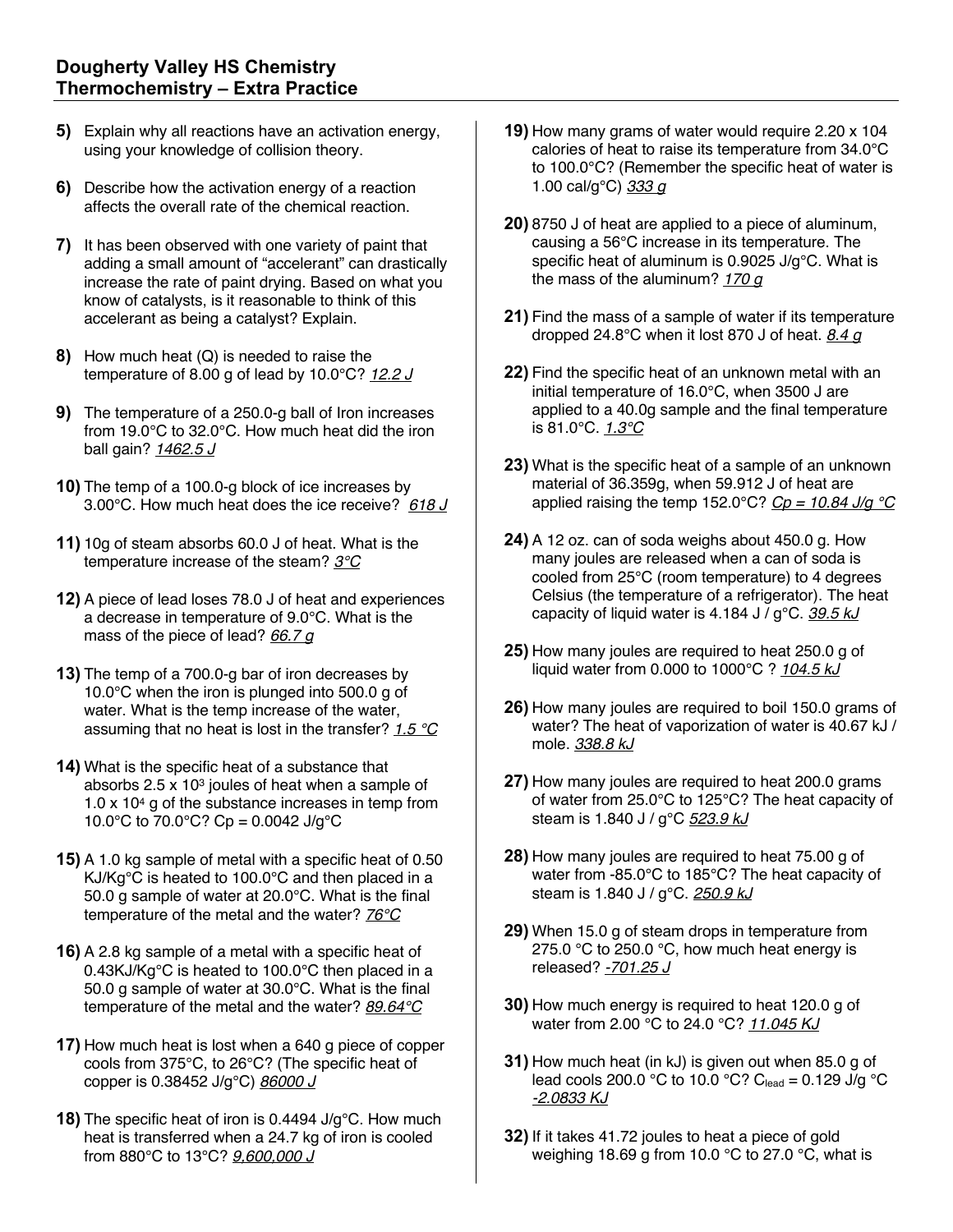the specific heat of the gold? *0.131 J/g°C*

- **33)** It takes 333.51 joules to melt exactly 1 gram of H<sub>2</sub>O. What is the molar heat of fusion for water, from this data? *6.01 KJ/mol*
- **34)** You have a sample of H<sub>2</sub>O with a mass 23.0 g at a temperature of -46.0°C. How many kJ of heat energy are necessary to carry out each step? Also, please calculate the total amount of energy needed and make a time-temperature graph.
	- **a.** heat the ice to 0.0 °C?
	- **b.** melt the ice?
	- **c.** heat the water from 0.0 °C to 100.0 °C?
	- **d.** boil the water?
	- **e.** heat steam from 100.0 °C to 109.0 °C?
- **35)** Calculate the energy released when 10.0 g of steam at 120.0 °C are converted into ice at minus 20.0 °C.
- **36)** How much energy is required to convert 100.0 g of water at 20.0 °C completely to steam at 100.0 °C? *259.583 KJ*
- **37)** If 10.0 g water at 0.0 °C is mixed with 20.0 g of water at 30.0 °C, what is the final temp of a mixture?
- **38)** Determine the energy required (in Joules) when the temp of 3.21 grams of water increases by 4.0 °C while remaining liquid. *53.72 J*
- **39)** Determine the energy needed when 55.6 g of water at 43.2 °C is heated to 78.1 °C. *8118.8 J*
- **40)** Determine the energy required (in kilojoules) when cooling 456.2 grams of water at 89.2 °C to a final temperature of 5.9 °C. *-158.99 KJ*
- **41)** Determine the final temp when 450.2 grams of aluminum at 95.2 °C is placed in an insulated calorimeter with 60.0 grams of water at 10.0 °C.
- **42)** Determine the mass of iron heated to 85.0 °C to add to 54.0 g of ice to produce water at 12.5 °C. Ciron = 0.045 J/g °C. *6377.4 g*
- **43)** Another sample of cobalt, B, with a mass of 7.00 g, is initially at 25.0 °C. If sample B gains 5.00 J of heat, what is the final temperature of sample
- **44)** 50.0 g of copper at 200.0 °C is placed in ice at 0 °C. How much of ice will melt? *11.7 g*
- **45)** The specific heat of glass is 0.739 J/g·ºC. **a.**If a 352 g piece of glass is heated from 22.0ºC to 162ºC, how much heat is required? *36.418 KJ*
- **b.**If 2530 J of heat are used to increase the temperature of the piece of glass in part a, what will be the final temperature of the glass? (The initial temperature is 22.0ºC.) *31.7°C*
- **46)** 23.5 g of water at 10.5ºC and 31.7 g of water at 38.2ºC are mixed. Calculate the final temperature of the water. *26.41°C*
- **47)** 50.0 g of iron that has an initial temp of 225.0°C and 50.0 g of gold that has an initial temperature of 25.0 °C are brought into contact with one another. Assuming no heat is lost to the surroundings, what will be the temperature when the two metals reach thermal equilibrium? *The specific heat capacity of iron = 0.449 J/g°C and gold = 0.128 J/g°C.180°C*
- **48)** A 25.0 g piece of iron at 398 K is placed in a styrofoam coffee cup containing 25.0 mL of water at 298 K. Assuming that no heat is lost to the cup or the surroundings, what will the final temp of the water be? *The specific heat of iron = 0.449 J/g°C 34.69°C*
- **49)** A 0.050kg metal bolt is heated to an unknown initial temperature. It is then dropped into a beaker containing 0.15kg of water with an initial temperature of 21.0°C. The bolt and water then reach a final temperature of 25.0°C. If the metal has a specific heat capacity of .899 J/g°C, find the initial temperature of the metal. *81.48°C*
- **50)** How much ice could be melted by 100.0 g of water at 20.0°C if the final temp is 0.0.0°C? *25 g Ice*
- **51)** A 2.43 g lead weight, initially at 10.7°C, is submerged in 7.47 g of water at 53.0°C in an insulated container. What is the final temperature of both substances at thermal equilibrium? Specific Heat of Lead = 0.130 J/g°C. *52.58°C*
- **52)** CaO(s) + H<sub>2</sub>O(l)  $\rightarrow$  Ca(OH)<sub>2</sub>(s) + 65.2kJ
	- **a.** Is the reaction above endo or exothermic?
	- **b.** Should ∆Hrxn be written as a positive or negative value?
	- **c.** If 45 grams of CaO is reacted, how much heat will be released?
- **53)** 2Al + 3NH<sub>4</sub>NO<sub>3</sub>  $\rightarrow$  3N<sub>2</sub> + 6H<sub>2</sub>O + Al<sub>2</sub>O<sub>3</sub>  $\Delta H = -2030kJ$ 
	- **a.** Is the reaction above endo or exothermic?
	- **b.** Should the energy be written as a product or reactant?
	- **c.** If you made 185grams of water, how much energy was also released?